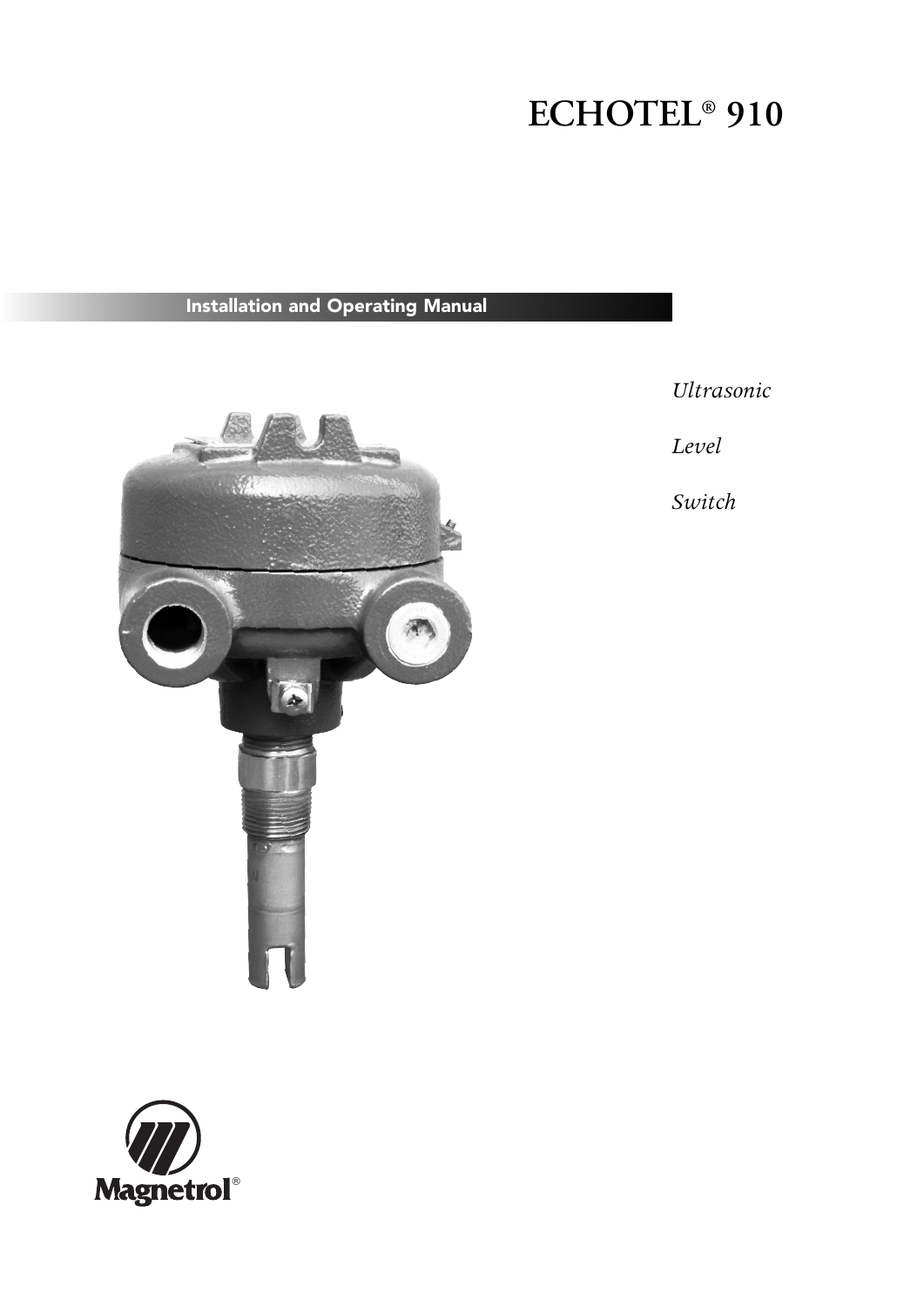#### **UNPACKING**

Unpack the instrument carefully. Make sure all components have been removed from the foam protection. Inspect all components for damage. Report any concealed damage to the carrier within 24 hours. Check the contents of the carton/crates against the packing slip and report any discrepancies to Magnetrol. Check the nameplate model number to be sure it agrees with the packing slip and purchase order. Check and record the serial number for future reference when ordering parts.





These units are in conformity with the provisions of: 1. The EMC Directive: 2014/32/EU. The units have been tested to EN 61326: 1997 + A1 + A2.

2. Directive 2014/34/EU for Equipment or protective system for use in potentially explosive atmospheres. EC-type examination certificate number ISSEP11ATEX002X. Standards applied: EN 60079-0: 2009, EN 60079-1: 2007, EN 60079-7: 2007, EN 60079-26: 2007.

3. The PED directive 97/23/EC (pressure equipment directive). Safety accessories per category IV module H1.

#### **MOUNTING**



**Nozzle mounting: gap must be free**



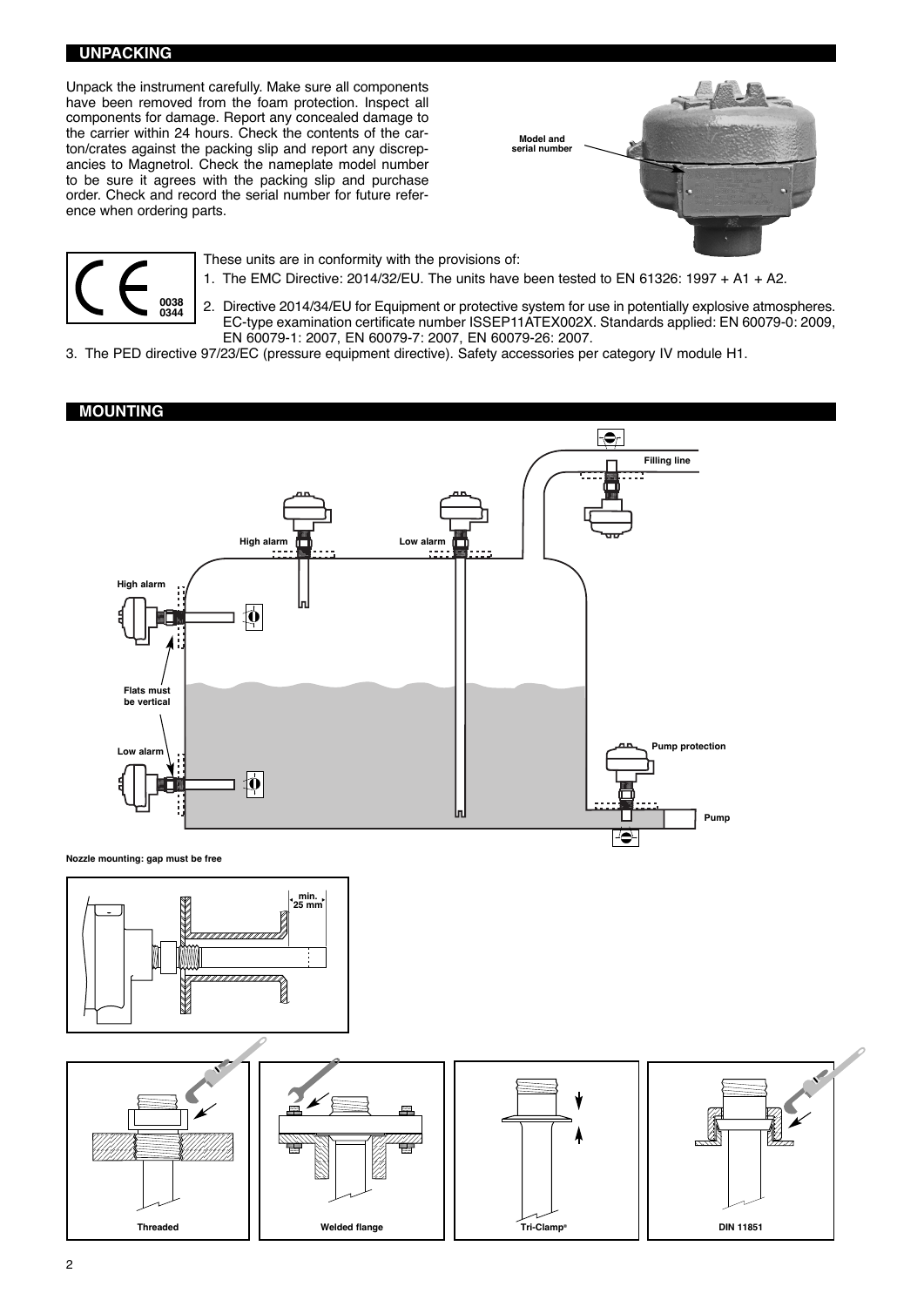#### **WIRING**



### **FAILSAFE – ALARM STATUS**

| <b>Mode</b>                    | Level | Relay        | <b>Alarm status</b> |
|--------------------------------|-------|--------------|---------------------|
| «Hi»<br>High level<br>failsafe |       | Energized    | No alarm            |
|                                | Œг    | De-energized | Alarm               |
| «Lo»                           |       | Energized    | No alarm            |
| Low level<br>failsafe          |       | De-energized | Alarm               |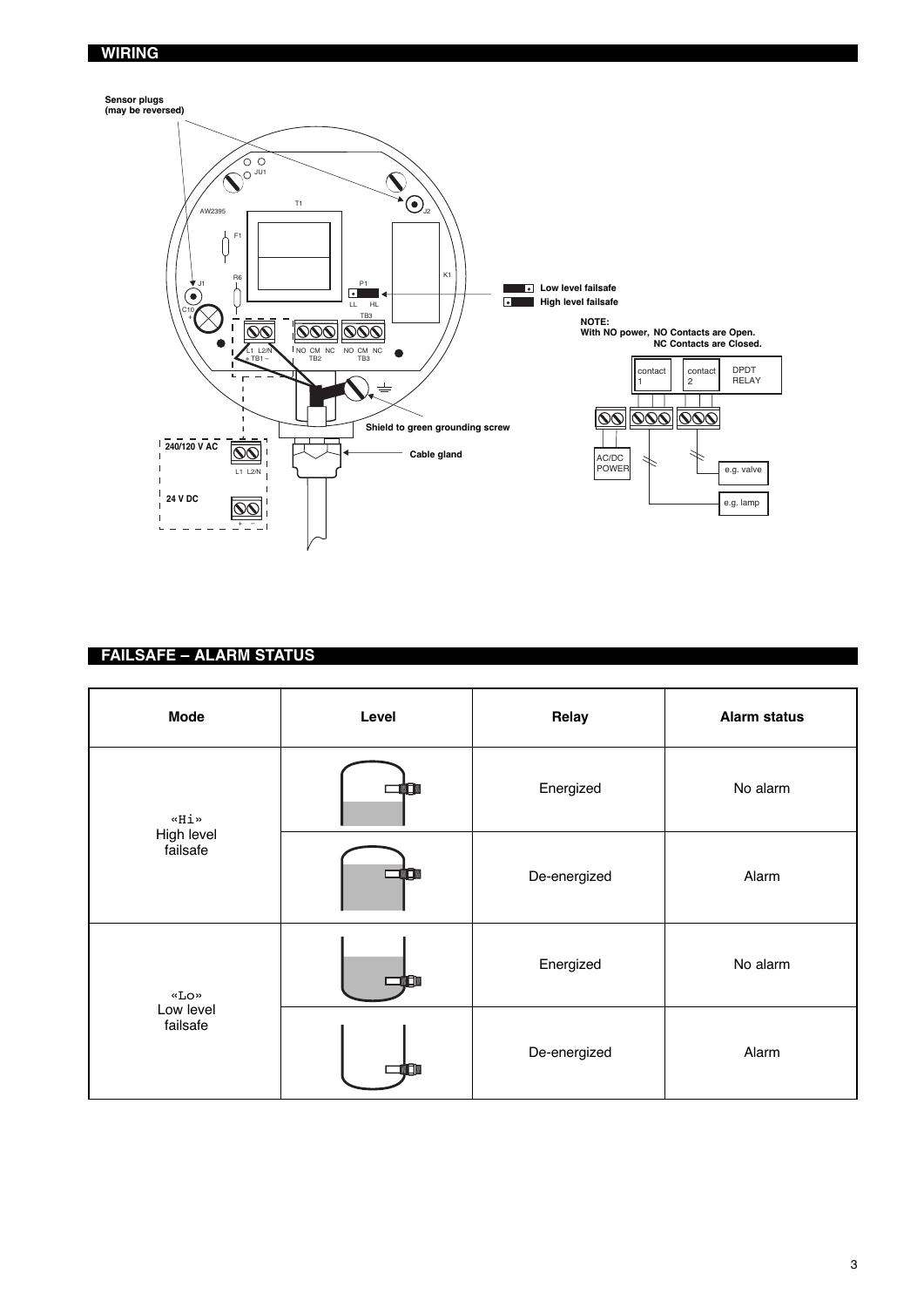# **SPECIFICATIONS**

### **PERFORMANCE**

| <b>Description</b>                   | <b>Specification</b>                                |
|--------------------------------------|-----------------------------------------------------|
| Response time                        | 0.5 s typical                                       |
| Repeatability                        | $\pm 2$ mm (0.078")                                 |
| <b>Ambient Temperature</b>           | -40 °C up to +70 °C (-40 °F up to +160 °F)          |
| Humidity                             | $0-99$ %, non-condensing                            |
| <b>Electromagnetic Compatibility</b> | Meets CE requirements (EN-61326: $1997 + A1 + A2$ ) |

## **ELECTRONICS SPECIFICATIONS**

| <b>Description</b>        |                           | <b>Specification</b>                                                                                                         |  |
|---------------------------|---------------------------|------------------------------------------------------------------------------------------------------------------------------|--|
| Line Voltage $(\pm 10\%)$ |                           | 240/120 V AC, 50-60 Hz - 24 V DC                                                                                             |  |
| Power consumption         |                           | 2.5 VA Nominal                                                                                                               |  |
| Output Relay              | Goldflash relay           | DPDT, 8.0 A (resistive)                                                                                                      |  |
|                           | Hermetically sealed relay | DPDT, 5.0 A (resistive)                                                                                                      |  |
| Failsafe                  |                           | Field selectable high or low level alarm                                                                                     |  |
| Housing                   |                           | IP 65, anti-corrosive painted cast aluminium or 316 stainless steel                                                          |  |
| Approvals                 |                           | ATEX II 1/2 G Ex d+e/d IIC T6 Ga/Gb, flameproof enclosure<br>Other approvals are available, consult factory for more details |  |

# **TRANSDUCER SPECIFICATIONS**

| <b>Description</b>      | <b>Specification</b>                                                                                                 |
|-------------------------|----------------------------------------------------------------------------------------------------------------------|
| Material                | 316/316L SST (1.4401/1.4404)                                                                                         |
| Mounting                | Threaded (NPT/BSP) – Flanged (ANSI - EN (DIN)) – Hygienic (Tri-Clamp®/ DIN 11851)                                    |
| <b>Actuation length</b> | From 3 cm up to 254 cm (1.2" up to 100.0")                                                                           |
| Operating process temp. | -40 °C up to +120 °C (-40 °F up to +250 °F)                                                                          |
| , Max pressure          | 55,1 bar @ +120 °C (800 psi @ +250 °F)<br>Flanged models are downrated to the design pressure of the selected flange |

#### **TEMPERATURE/PRESSURE RATING**

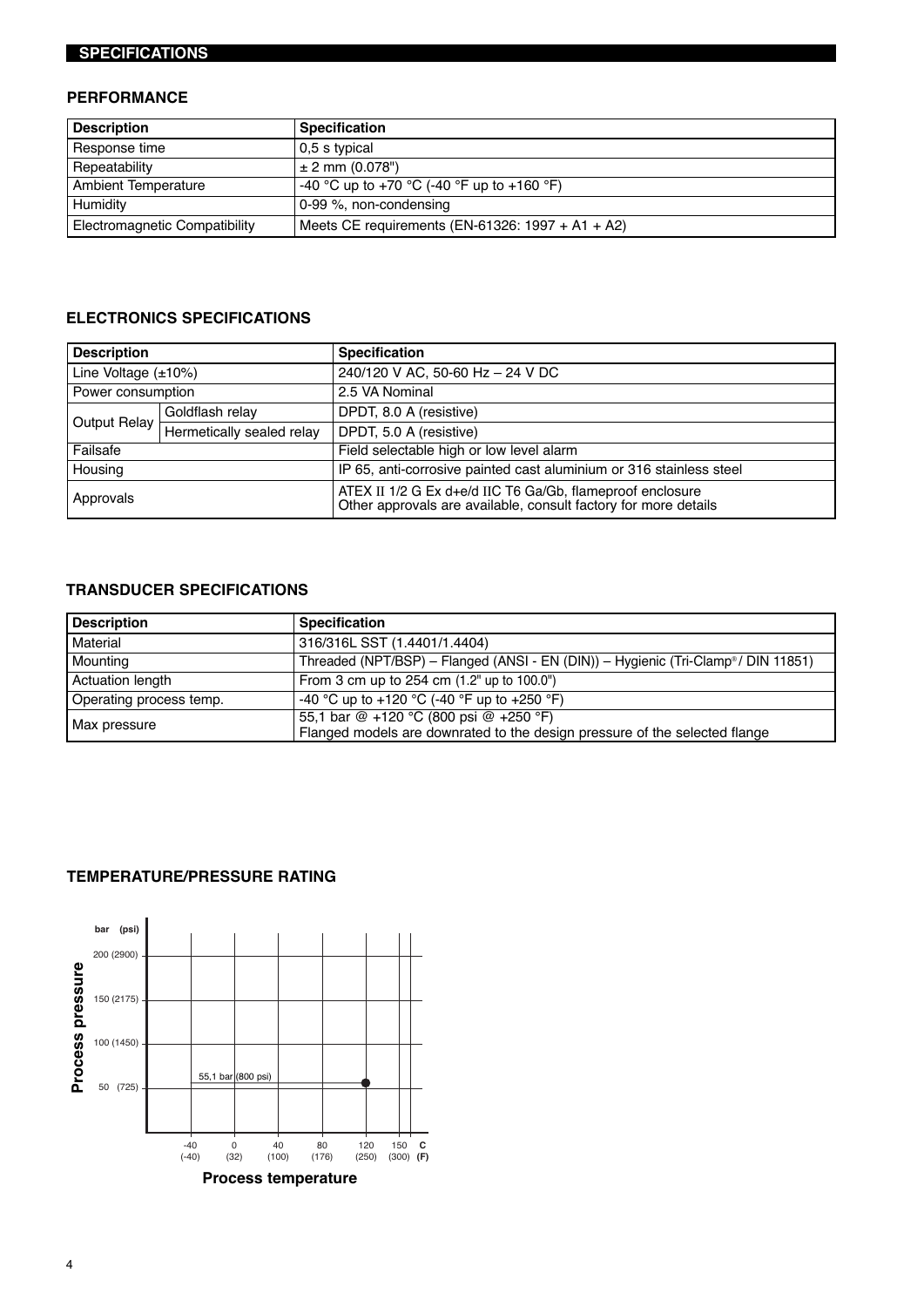#### **A complete measuring system consists of:**

1.One code for ECHOTEL® series 910 electronics and transducer

2.Optional: code for thread-on mounting flanges, consult factory for other sizes or materials

#### BASIC MODEL NUMBER

| A              | APPROVALS/ CABLE ENTRY / HOUSING MATERIALS<br>Weatherproof-                                                               | 3/4" NPT<br>dual cable entry, anti-corrosive coated aluminium                                                                                                                                                         |                                       |
|----------------|---------------------------------------------------------------------------------------------------------------------------|-----------------------------------------------------------------------------------------------------------------------------------------------------------------------------------------------------------------------|---------------------------------------|
| v              | ATEX flameproof enclosure -<br>3/4" NPT                                                                                   | dual cable entry, anti-corrosive coated aluminium                                                                                                                                                                     |                                       |
| W              | ATEX flameproof enclosure -                                                                                               | dual cable entry, anti-corrosive coated aluminium<br>M20 x 1,5                                                                                                                                                        |                                       |
| 5              | ATEX flameproof enclosure -<br>3/4" NPT                                                                                   | single cable entry, stainless steel                                                                                                                                                                                   |                                       |
| M A            | PROCESS CONNECTION - SIZE/TYPE<br><b>Threaded</b><br>3/4" NPT                                                             |                                                                                                                                                                                                                       |                                       |
| M 2            | 1" NPT                                                                                                                    |                                                                                                                                                                                                                       |                                       |
| M 9            | 1" BSP (G 1")                                                                                                             |                                                                                                                                                                                                                       |                                       |
|                | <b>ANSI Flanges</b>                                                                                                       | <b>EN (DIN) Flanges</b>                                                                                                                                                                                               |                                       |
| M <sub>1</sub> | $\overline{1}$ "<br>150 lbs ANSI RF                                                                                       | DN 25 PN 16/25/40<br>M <sub>R</sub>                                                                                                                                                                                   | EN 1092-1 Type A                      |
| M E            | 1 <sup>n</sup><br>300 lbs ANSI RF                                                                                         | M X<br>DN 25 PN 63/100                                                                                                                                                                                                | EN 1092-1 Type B2                     |
| M H            | 1 <sup>n</sup><br>600 lbs ANSI RF                                                                                         | DN 40 PN 16/25/40<br>M S                                                                                                                                                                                              | EN 1092-1 Type A                      |
| M C<br>M F     | 1 1/2" 150 lbs ANSI RF<br>1 1/2" 300 lbs ANSI RF                                                                          | DN 40 PN 63/100<br>$\mathsf{Y}$<br>М<br>DN 50 PN 16<br>M M                                                                                                                                                            | EN 1092-1 Type B2<br>EN 1092-1 Type A |
| M D            | 2 <sup>n</sup><br>150 lbs ANSI RF                                                                                         | $\mathsf{T}$<br>DN 50 PN 25/40<br>M                                                                                                                                                                                   | EN 1092-1 Type A                      |
| M G            | 2 <sup>n</sup><br>300 lbs ANSI RF                                                                                         | DN 50 PN 63<br>M W                                                                                                                                                                                                    | EN 1092-1 Type B2                     |
| M<br>J         | 2"<br>600 lbs ANSI RF                                                                                                     | M $\overline{Z}$<br>DN 50 PN 100                                                                                                                                                                                      | EN 1092-1 Type B2                     |
|                | Hygienic                                                                                                                  |                                                                                                                                                                                                                       |                                       |
| M 3            | 1 1/2" Tri-Clamp®                                                                                                         |                                                                                                                                                                                                                       |                                       |
| M 4            | 2" Tri-Clamp®                                                                                                             |                                                                                                                                                                                                                       |                                       |
| M 5            | <b>DN 25 DIN 11851</b>                                                                                                    |                                                                                                                                                                                                                       |                                       |
| M 6            | DN 32 DIN 11851                                                                                                           |                                                                                                                                                                                                                       |                                       |
| M 7<br>M 8     | DN 40 DIN 11851<br>DN 50 DIN 11851                                                                                        |                                                                                                                                                                                                                       |                                       |
|                | <b>INPUT POWER / RELAY OUTPUT</b>                                                                                         |                                                                                                                                                                                                                       |                                       |
|                | 240 V AC/8 A DPDT goldflash relay                                                                                         | 240 V AC/5 A DPDT herm. sealed relay<br>J<br>K                                                                                                                                                                        |                                       |
|                | 2<br>24 V DC/8 A DPDT goldflash relay<br>120 V AC/8 A DPDT goldflash relay<br>0                                           | 24 V DC/5 A DPDT herm. sealed relay<br>H<br>120 V AC/5 A DPDT herm. sealed relay                                                                                                                                      |                                       |
|                | 0 <sub>0</sub><br>$\overline{3}$<br>0 <sub>0</sub><br>$5\phantom{.0}$<br>2 5<br>$\overline{4}$<br>Maximum 254 cm (100.0") | ACTUATION LENGTH - Specify per cm (0.39") increment<br>Total insertion length = actuation length $+ 6$ mm (0.25")<br>Minimum 3 cm $(1.2")$ – for NPT connections<br>Minimum 5 cm $(2.0")$ – for all other connections |                                       |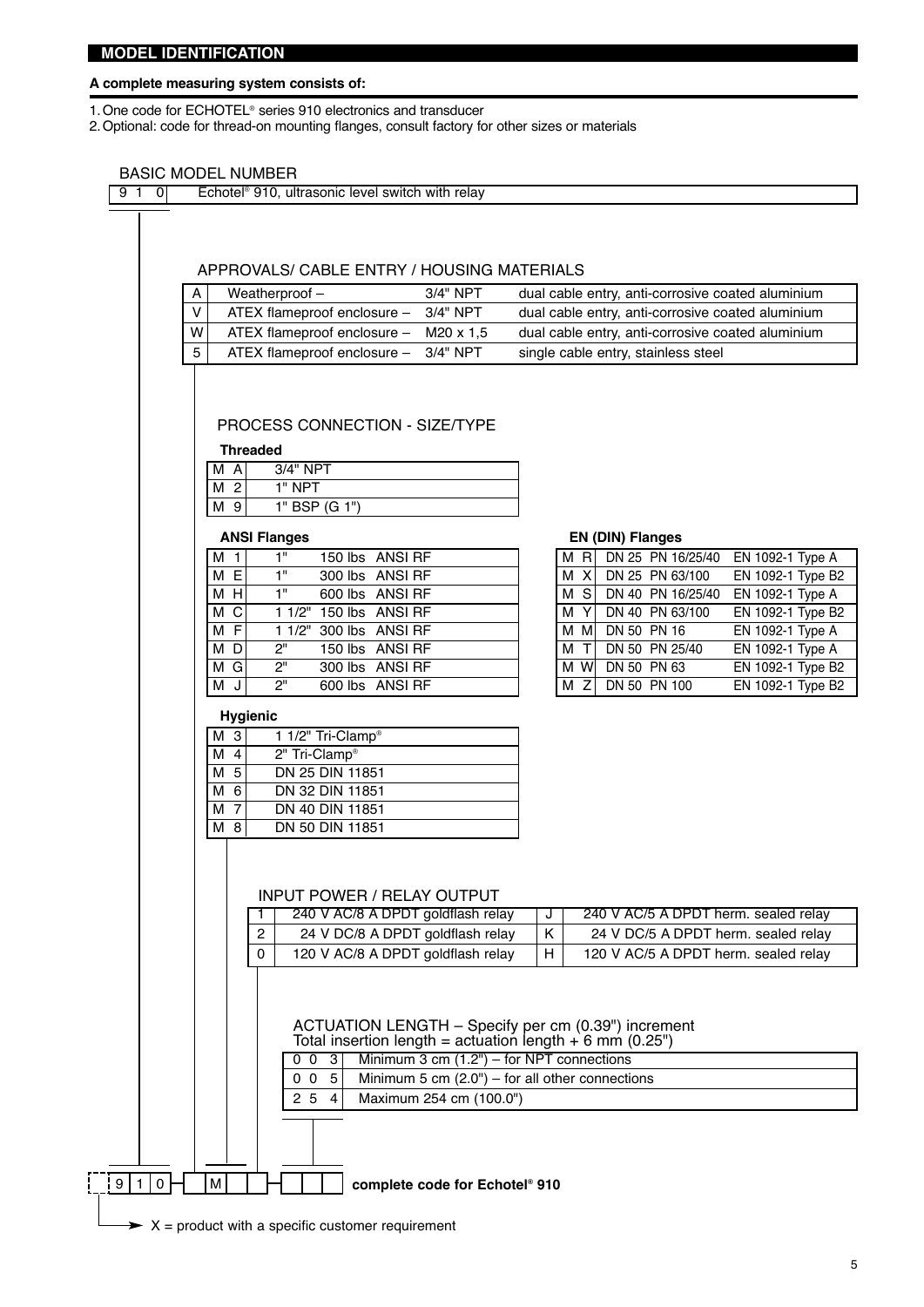#### **Optional transducer mounting flanges**

Thread-on mounting flanges can only be used in combination with 3/4" NPT process connection transducer.

| <b>ANSI B16.5 flanges</b> |                   | Part No.            |              |
|---------------------------|-------------------|---------------------|--------------|
|                           |                   | <b>Carbon steel</b> | 316/316L SST |
| 1"                        | 150 lbs RF        | 004-5867-041        | 004-5867-043 |
|                           | 1 1/2" 150 lbs RF | 004-5867-021        | 004-5867-001 |
| 2"                        | 150 lbs $RF$      | 004-5867-022        | 004-5867-002 |
| 3"                        | 150 lbs RF        | 004-5867-023        | 004-5867-003 |
| 4"                        | 150 lbs $RF$      | 004-5867-024        | 004-5867-004 |
| 6"                        | 150 lbs RF        | 004-5867-025        | 004-5867-005 |
| 1"                        | 300 lbs RF        | 004-5867-042        | 004-5867-044 |
| 1 1/2"                    | 300 lbs RF        | 004-5867-026        | 004-5867-006 |
| 2"                        | 300 lbs RF        | 004-5867-027        | 004-5867-007 |
| 3"                        | 300 lbs RF        | 004-5867-028        | 004-5867-008 |
| 4"                        | 300 lbs RF        | 004-5867-029        | 004-5867-009 |
| 6"                        | 300 lbs RF        | 004-5867-030        | 004-5867-010 |
| 1"                        | 600 lbs RF        | 004-5867-051        | 004-5867-050 |
| 1 1/2"                    | 600 lbs RF        | 004-5867-046        | 004-5867-045 |
| 2"                        | 600 lbs RF        | 004-5867-049        | 004-5867-048 |

#### **REPLACEMENT PARTS**

**Digit in partn°:**  $\begin{array}{|c|c|c|c|c|c|}\n\hline\nX & 1 & 2 & 3 & 4 & 5 & 6 & 7 & 8 & 9 & 10\n\end{array}$ 



serial n° when ordering spares.

 $X =$  product with a specific customer requirement

#### EXPEDITE SHIP PLAN (ESP)

Several parts are available for quick shipment, within max. 1 week after factory receipt of purchase order, through the Expedite Ship Plan (ESP).

Parts covered by ESP service are conveniently grey coded in the selection tables.



| (1) PC board |                         |  |
|--------------|-------------------------|--|
| Digit 7      | <b>Replacement part</b> |  |
|              | Z30-2043-003            |  |
|              | Z30-2043-004            |  |
| 2            | Z30-2043-002            |  |
| н            | Z30-2043-011            |  |
|              | Z30-2043-012            |  |
|              | Z30-2043-010            |  |

| (2) Housing cover |                         |  |
|-------------------|-------------------------|--|
| Digit 4           | <b>Replacement part</b> |  |
|                   | 004-9105-001            |  |
| V or W            | 004-9105-005            |  |
|                   | 004-9142-003            |  |

|                | <b>Replacement part</b> |
|----------------|-------------------------|
| (3) "O"-ring   | 012-2101-345            |
| (4) Transducer | consult factory         |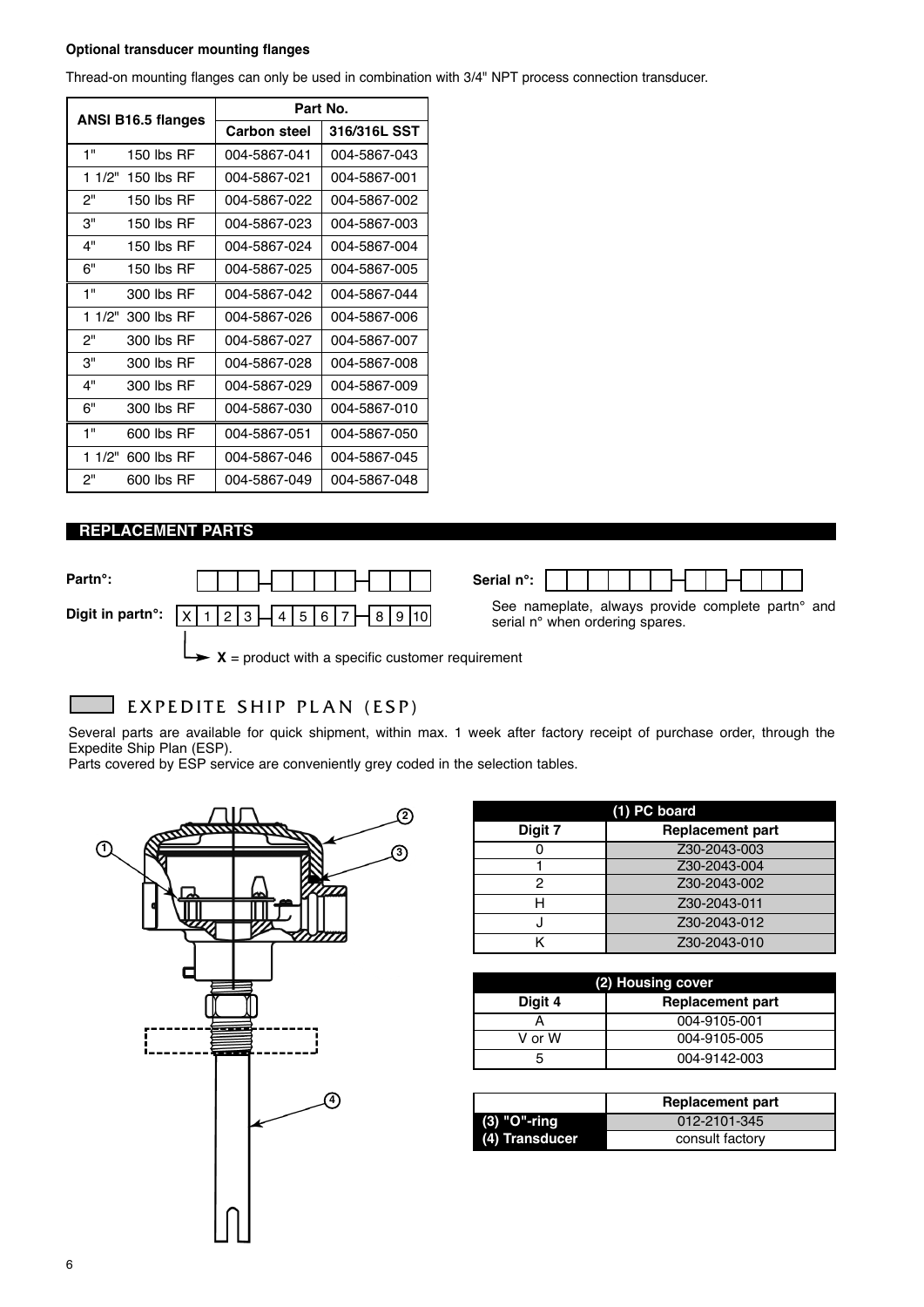





**Threaded NPT**





**Welded flange ANSI-EN (DIN)**